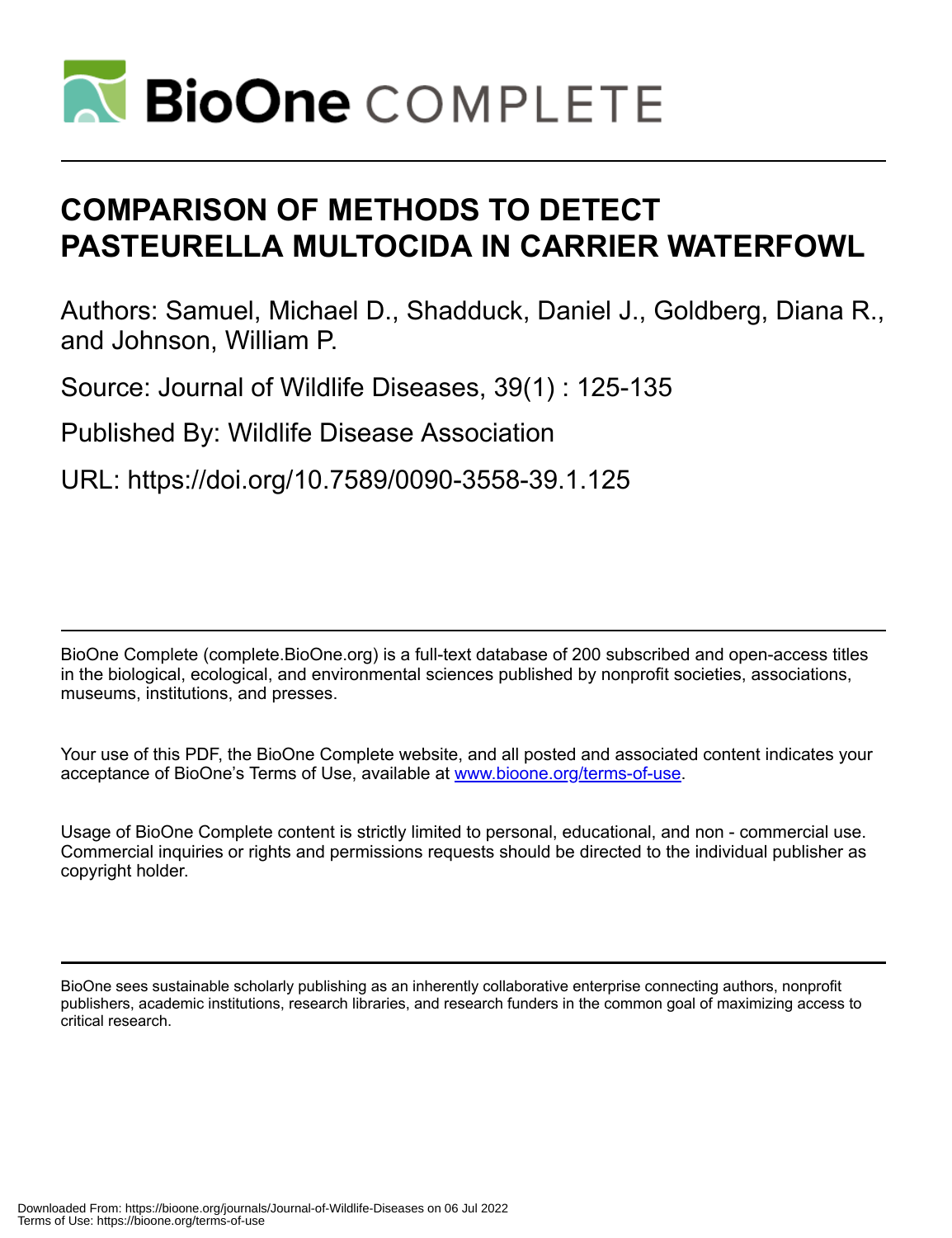# **COMPARISON OF METHODS TO DETECT PASTEURELLA MULTOCIDA IN CARRIER WATERFOWL**

**Michael D. Samuel,**1,3 **Daniel J. Shadduck,**<sup>1</sup> **Diana R. Goldberg,**<sup>1</sup> **and William P. Johnson**<sup>2</sup>

<sup>1</sup> US Geological Survey, Biological Resources Division, National Wildlife Health Center, 6006 Schroeder Road, Madison, Wisconsin 53711, USA

<sup>2</sup> Texas Parks and Wildlife Department, 5900 W. Cemetery Road, Canyon, Texas 79015, USA

<sup>3</sup> Corresponding author (email: Michael\_Samuel@usgs.gov)

ABSTRACT: We conducted laboratory challenge trials using mallard ducks (*Anas platyrhynchos*) to compare methods for detecting carriers of *Pasteurella multocida,* the bacterium that causes avian cholera, in wild birds. Birds that survived the initial infection were euthanized at 2–4 wk intervals up to 14 wk post challenge. Isolates of *P. multocida* were obtained at necropsy from 23% of the birds that survived initial infection. We found that swab samples (oral, cloacal, nasal, eye, and leg joint) were most effective for detecting carrier birds up to 14 wk post infection. No detectable differences in isolation were observed for samples stored in either 10% dimethysulfoxide or brain heart infusion broth. The frequency of detecting carriers in our challenge trials appeared to be related to mortality rates observed during the trial, but was not related to a number of other factors including time after challenge, time delays in collecting tissues postmortem, and route of infection. In our trials, there was little association between antibody levels and carrier status. We concluded that swabs samples collected from recently dead birds, stored in liquid nitrogen, and processed using selective broth provide a feasible field method for detecting *P. multocida* carriers in wild waterfowl.

*Key words: Anas platyrhynchos,* avian cholera, carrier, isolation, mallard, *Pasteurella multocida.*

#### **INTRODUCTION**

Avian cholera, caused by the bacterium *Pasteurella multocida,* is the most important infectious disease affecting North American waterfowl (Friend, 1999). The disease occurs almost annually as an acute epizootic at waterfowl concentration areas in the Central Valley of California, the Rainwater Basin of Nebraska, areas of Texas and Minnesota, and western Canada (Wobeser et al., 1982; Botzler, 1991). During avian cholera epizootics it is not uncommon for thousands of waterfowl to die (Brand, 1984; Botzler, 1991), with mortality from severe epizootics exceeding 20,000 birds (Brand, 1984; Friend, 1999; Samuel et al., 1999a).

Although there are 16 different serotypes of *P. multocida* (Rimler et al., 1984), type 1 is principally responsible for waterfowl mortality throughout the Pacific, Central, and Mississippi flyways of North America (Brogden and Rhoades, 1983; Windingstad et al., 1983; Hirsh et al., 1990; Wilson et al., 1995). White-fronted geese (*Anser albifrons*) and lesser snow

geese (*Chen chen caerulescens*) appear to be disproportionately represented in outbreaks, but other species such as northern pintail (*Anas acuta*) and mallards (*Anas platyrhynchos*) are recovered regularly during epizootics (Samuel, unpubl. data). Two hypotheses have been proposed to explain the recurrence of avian cholera epizootics: 1) *P. multocida* persists year-round in the water, soil, or other reservoirs at specific wetlands and 2) carrier birds reintroduce the disease at migratory bird staging and wintering areas. Previous wetland studies have been inconclusive, but generally do not provide strong support for the hypothesis that wetlands serve as the reservoir for avian cholera epizootics (Botzler, 1991). In contrast, researchers have argued that carrier birds (apparently healthy birds with virulent *P. multocida*) may serve as reservoirs for the bacteria and initiate epizootics by infecting other birds as they congregate on breeding and wintering grounds. Following epizootics in breeding snow geese on Banks Island, approximately 8% of the birds sampled had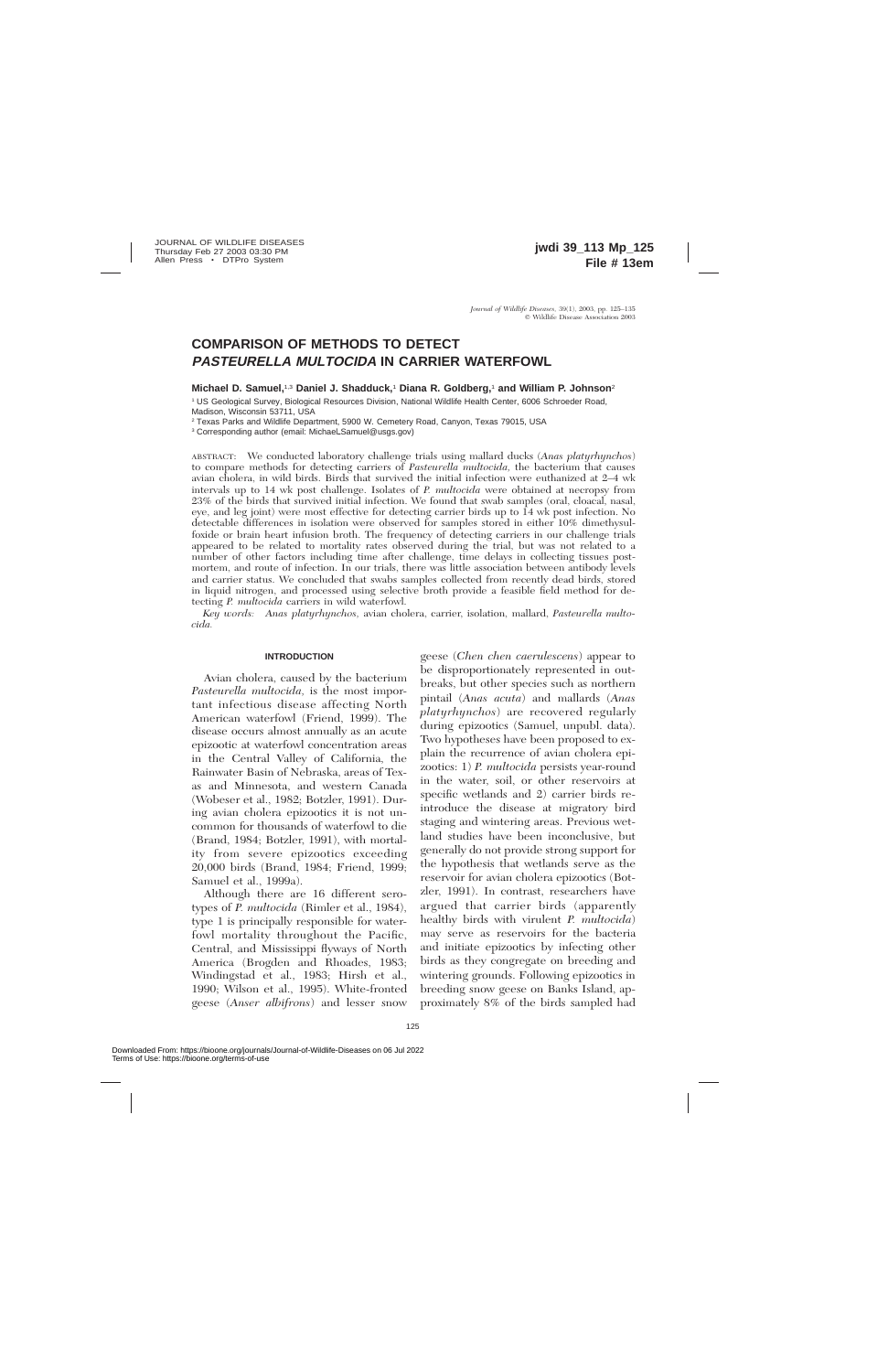detectable antibody to *P. multocida* serotype 1, indicating recent infection (Samuel et al., 1999a), and an estimated 50% of these infected birds survived the disease (Samuel et al., 1999b). However, serologic techniques may be useful for measuring infection from *P. multocida,* but are inadequate to detect carriers because birds may develop antibodies without becoming carriers (Rimler and Rhoades, 1989; Donnio et al., 1994) and antibodies may only remain elevated for a few months following infection (Samuel et al., 1999b). Thus, determining prevalence of carriers using isolation techniques, the relationship between antibody detection and carrier status, and the role of carriers in avian cholera epizootics remain essential steps in determining how avian cholera is spread and understanding the ecology of this disease (Samuel et al., 1999a, b).

Previous researchers have recovered *P. multocida* from a number of tissues of apparently healthy birds (see Botzler, 1991). Oral and nasal swabs have been used to detect carriers among domestic fowl (Pritchett and Hughes, 1932; Iliev et al., 1965; Heddleston, 1975). In addition, Heddleston (1975) recommended the use of cotton swabs under the eyelid as a technique to find *P. multocida* in carrier birds. In a study of domestic ducks and geese, Muhairwa et al. (2000) found birds had *P. multocida* in their pharynx and cloaca. Among wild birds, the bacterium has been isolated from livers and spleens of American coots (*Fulica americana*) from Missouri (Vaught et al., 1967), the oropharynx of one of 357 nesting common eiders (*Somateria mollissima*) from Maine (Korschgen et al., 1978), lungs of 16 of 172 wild waterfowl and 15 of 37 California gulls (*Larus californicus*) (Titche, 1979), and the pharyngeal swabs of arctic nesting lesser snow geese (Samuel et al., 1999b). However, most of the isolates recovered were not serotyped or tested for pathogenicity, therefore little is known about which tissues are most likely to harbor pathogenic *P. multocida* serotype 1 in ap-

parently healthy wild birds. As a result, appropriate methods for determining the carrier status of birds, especially waterfowl, have been a substantial barrier in validating the carrier hypothesis and subsequently understanding the role of carrier birds in this disease.

The objective of our study was to evaluate different tissue samples and isolation methods for detecting *P. multocida* in carrier waterfowl. We also evaluated different preservation methods, time delays in processing tissues postmortem, time of sample collection post-infection, and route of infection to compare their effect on detecting low densities of *P. multocida* likely to occur in carrier birds. Our goal was to optimize our ability to recover the bacteria from field samples collected from wild birds in future studies.

## **MATERIALS AND METHODS**

One hundred and twenty 6–8 wk old male mallards obtained from Whistling Wings, Inc. (Hanover, Illinois, USA) were banded and separated into four groups of 30 birds and housed in separate isolation rooms (approximately 22 m2) at the National Wildlife Health Center (NWHC). Birds were habituated to the isolation rooms for 1–3 wk prior to challenge. In the experimental design for our challenge study, each isolation room represented a separate trial. For each of our four trials, two groups of 10 birds were injected subcutaneously in the dorsal caudal region of the neck with 0.2 ml of a logarithmic growth phase culture of *P. multocida* serotype 1. The eight isolates (two per isolation room) used in the challenge trials were recovered from sediment and water samples from different wetlands during previous avian cholera outbreaks (Table 1). Ten birds in each room (nine in Room 3) served as unchallenged, contact controls to determine if *P. multocida* was transmitted among birds. To promote higher survivorship in challenged ducks and increase the likelihood of carrier birds, isolates used in the challenge study were of lower virulence (killed 0–50% of birds in previous challenge trials) than most of our field isolates (Samuel, unpubl. data). The four trials were conducted sequentially, with approximately 1 wk separation, except for the last two trials in Rooms 3 and 4, which began simultaneously.

One third of the ducks were randomly se-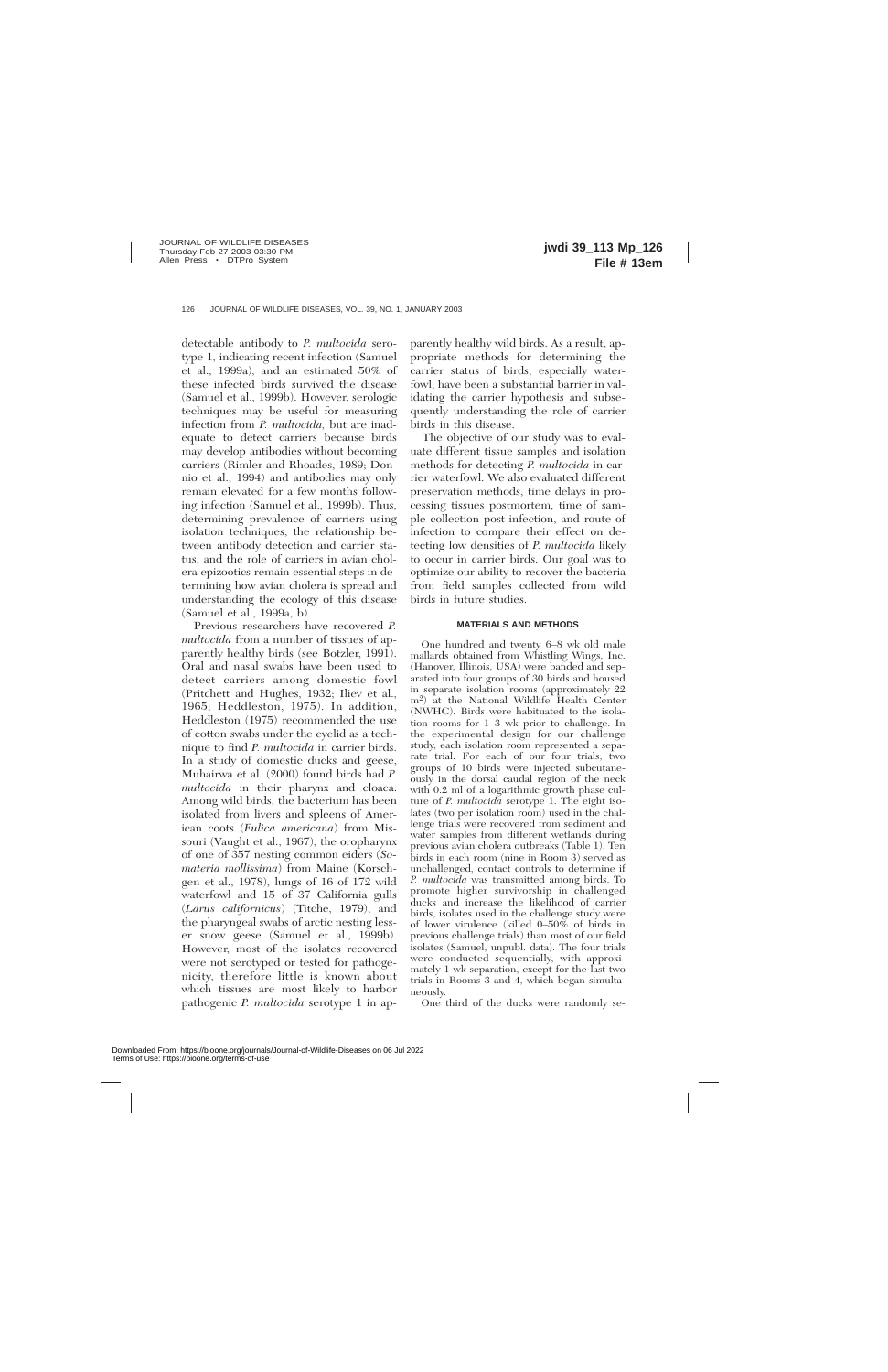Source of isolate, challenge dose, challenge date, mortality, isolate recovery, and antibody response of surviving mallard ducks experimentally challenged TABLE 1. Source of isolate, challenge dose, challenge date, mortality, isolate recovery, and antibody response of surviving mallard ducks experimentally challenged with Pasteurella multocida. with *Pasteurella multocida.*  $\Gamma_{\rm ABLE}$ 1.

|      |           |                                                                                   | hallenge titer                                                       |                           |                        |                  | P. multocida <sup>b</sup> |                  | <b>ELISA<sup>c</sup></b> |
|------|-----------|-----------------------------------------------------------------------------------|----------------------------------------------------------------------|---------------------------|------------------------|------------------|---------------------------|------------------|--------------------------|
| Room | Group     | Isolate source                                                                    | forming units)<br>$(X104$ colony                                     | Challenge date            | Mortality <sup>a</sup> | $\boldsymbol{v}$ | Positive                  | $\boldsymbol{n}$ | Positive                 |
| ٩    |           | VMA <sup>d</sup> , Unit GW-3, California<br>Los Banos V                           |                                                                      | 08/22/2000                | $40\%$                 |                  |                           |                  |                          |
|      |           | Colusa NWR <sup>e</sup> , California                                              | 18.00                                                                | 0002/22/2000              | 50%                    |                  |                           |                  |                          |
|      | Control   | NA <sup>F</sup>                                                                   | $\lessapprox$                                                        | $\mathbb{E}$              | 10%                    |                  |                           |                  |                          |
| 5    |           | Kesterson NWR, California                                                         |                                                                      | 08/29/2000                | 20%                    |                  |                           |                  |                          |
|      |           | Merced NWR, California                                                            | $\begin{array}{c} 4.42 \\ 11.40 \\ 1.86 \\ 1.86 \\ 2.04 \end{array}$ | 08/29/2000                | 30%                    |                  |                           |                  |                          |
|      | Control 5 | Ź                                                                                 |                                                                      | $\mathbb{E}$              | 20%                    |                  |                           | ೫                |                          |
| S    |           | Rainwater Basin, Nebraska                                                         |                                                                      | 09/05/2000                | 20%                    |                  |                           |                  |                          |
|      |           | West Bear Creek NWR, California                                                   |                                                                      | 09/05/2000                | 20%                    |                  |                           |                  |                          |
|      | Control 3 | Ź                                                                                 | $\vec{z}$                                                            | $\mathbb{X}^{\mathsf{A}}$ | $0\%$                  |                  |                           |                  |                          |
|      |           | San Luis NWR, California                                                          | 4.86                                                                 | 09/05/2000                | 20%                    |                  |                           |                  |                          |
|      |           | Los Banos WMA, Unit GW-1, California                                              | 5.78                                                                 | 002/2000                  | 10%                    |                  |                           |                  |                          |
|      | Control 4 | Á                                                                                 | ≸                                                                    | $\tilde{\Sigma}$          | 50%                    |                  |                           | 10               |                          |
|      |           | <sup>4</sup> 10 birds in each group except Control 3 where nine birds were tested |                                                                      |                           |                        |                  |                           |                  |                          |

10 birds in each group except Control 3 where nine birds were tested.

- 10 onto an each group except control of where mane on the tested.<br>• Number of surviving birds where *Pasteurella multocida* was recovered from nasal, oral, and/or cloacal swabs collected from live birds.

Seroconversion based on enzyme-linked immunosorbent assay (ELISA) value % of serum collected at 2, 9, or 10 wk post-challenge or at necropsy. <sup>b</sup> Number of surviving birds where *Pasteurella multocida w*as recovered from nasal, oral, and/or cloacal swabs collected from live birds.<br>' Seroconversion based on enzyme-linked immunosorbent assay (ELISA) value % of ser

d WMA = Waterfowl Management Area. 4 WMA = Waterfowl Management Area.<br>e NWR = National Wildlife Refuge.<br>f NA = not applicable.<br>g One bird died a few days following sampling at 2 wk.

e NWR = National Wildlife Refuge.

 $: NA = not applicable.$ 

s One bird died a few days following sampling at 2 wk.<br>h One bird was found sick with signs other than avian cholera; it was subsequently euthanized and removed from the study. One bird was found sick with signs other than avian cholera; it was subsequently euthanized and removed from the study.

One bird died before challenge was initiated. One bird died before challenge was initiated.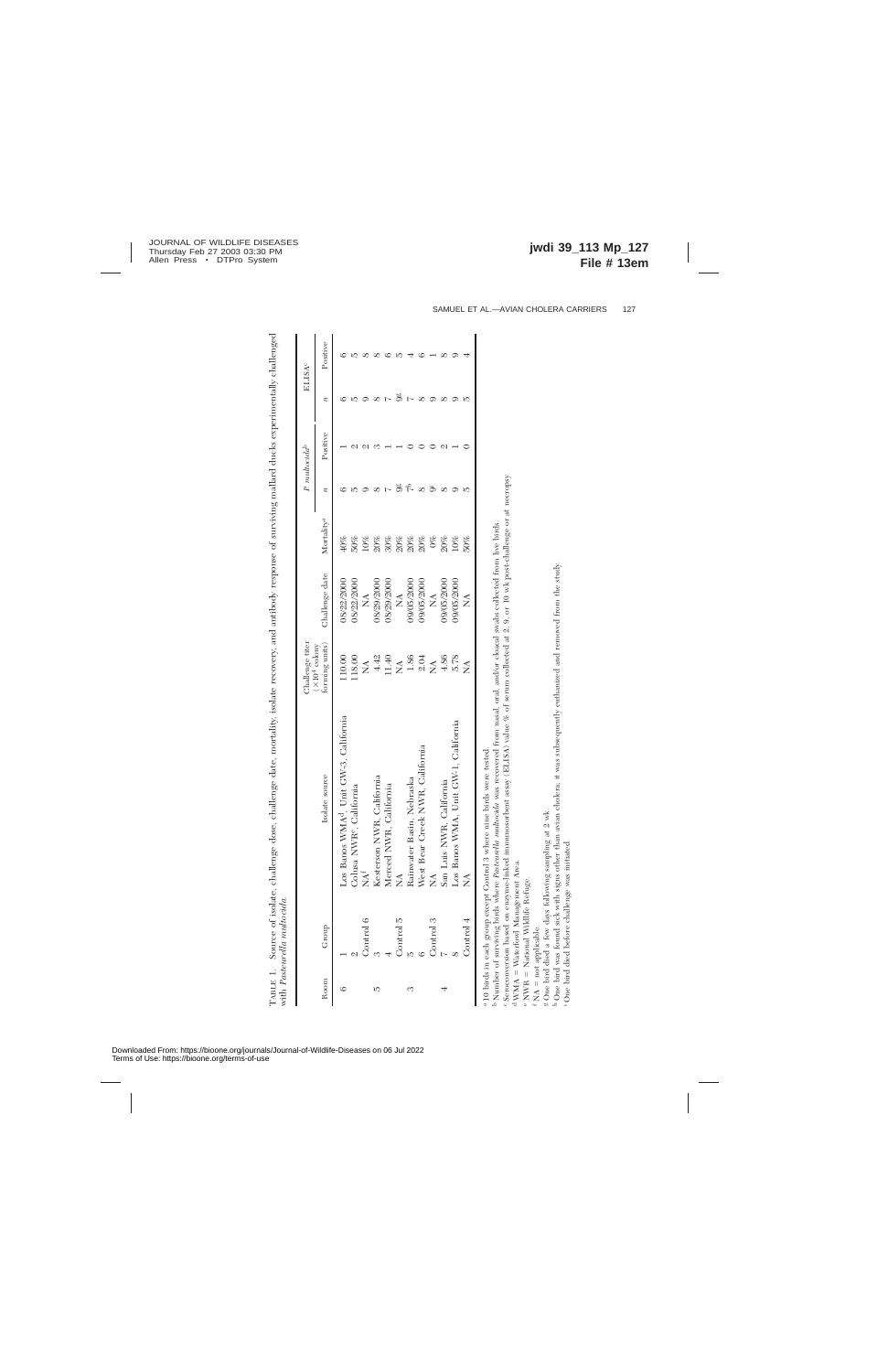lected and serologically tested for serum antibodies to *P. multocida* prior to challenge trials to confirm there was no previous infection of the flock with the bacterium. Surviving birds were also tested 2 wk post-challenge to determine if seroconversion occurred, indicating they had been infected with *P. multocida.* Blood samples were divided into two equal volumes and one aliquot was centrifuged  $(450\times G)$ within 2 hr following collection. For half of the birds, the remaining aliquot was centrifuged at 8 hr, and for the other half at 12 hr following collection, to determine if serum antibody titer deteriorated postmortem. These blood samples were refrigerated at approximately 5 C until centrifugation, then serum was removed and frozen  $(-20 \text{ C})$  until an enzyme-linked immunoassay (ELISA) was conducted to measure antibodies.

Serum antibody against *P. multocida* serotype 1 was measured using the ELISA procedure described by Samuel et al. (1999b) with the following modifications. The *P. multocida* cells used to prepare a new lot of antigen were disrupted using a French press and the disrupted cells were passed through the French press a second time producing a concentration of  $432 \mu g/ml$  as determined by the Bradford/ BioRad micro protein assay (Bradford, 1976). The ELISA procedure was optimized following the methods described by Crowther (2001), providing serum dilutions of 1:100, conjugate dilution of 1:300, and substrate incubation time of 45 min. The 96-well Falcon 3915 Pro-Bind assay microtitration plate was replaced by F96 Polysorp Nunc-immuno plate (Nalge Nunc International, Rochester, New York, USA). The final concentration of antigen for the microtitration plate was 8.3 ng per well. Absorbances (optical density) were obtained on a Biokinetics reader, model EL800-PC, (Bio-Tek instruments, Inc., Winooski, Vermont, USA). Sera from captive snow geese with negative and low positive antibody pools used to standardize the ELISA were increased from four to 10 birds. The negative control pool consisted of pre-vaccination sera and the low positive control pool consisted of sera taken 8 wk post-vaccination (Samuel et al., 1999b). Several minor procedural changes were also implemented in the ELISA to reduce within plate and between plate variations. Due to these modifications in the ELISA methods and the use of new reagents, we compared the results obtained by Samuel et al. (1999b) for Bank's Island snow geese to the present ELISA. We selected 96 snow goose sera with ELISA value percent (EV%) levels ranging above and below the cutoff for indicating a positive level of *P. multocida* antibody.

For each of the four challenge trials, swab samples (nasal, oral, cloacal) were collected periodically (approximately 2–3 wk intervals) from surviving birds for 9–12 wk post-challenge to determine if shedding of *P. multocida* occurred. Beginning 4 wk post-challenge, and at 1–4 week intervals, approximately 25% of the surviving birds in each trial (approximately five birds per room, including contact control birds) were euthanized and tissues were collected to test for the presence of *P. multocida.* All birds were euthanized by cervical dislocation. Carcasses were refrigerated (approximately 5 C) postmortem, until dissection. Birds were dissected and tissues collected at one of three time intervals  $(2-4 \text{ hr}, 4-8 \text{ hr}, \text{ or } 8-12 \text{ hr})$  postmortem, to determine whether a delay in processing carcasses affected successful isolation of *P. multocida* from carrier birds. Immediately prior to tissue sampling, blood was collected by heart puncture and centrifuged as soon as possible (within 2–6 hr after collection) and the serum frozen (-20 C) until antibody testing by ELISA was conducted. Initially, tissue samples of the liver, spleen, lung, trachea, bone marrow, appendix, Meckel's diverticulum, brain, and swabs of the leg joint, cloaca, surface of the eye, and nasal cleft were collected from each carcass for *P. multocida* isolation. Beginning at 6 and 10 wk post-challenge respectively, swabs of the oral cavity and cecal tonsil tissues were also collected. Ten wk after the start of the trials, we decided to discontinue collection and processing of fresh tissues of the liver, spleen, lung, bone marrow, trachea, appendix, and Meckel's diverticulum. Small sections of each tissue (approximately 0.1 g) were collected and put into cryovials containing 1.25 ml of either brain heart infusion broth (BHI) or 10% dimethylsulfoxide (DMSO) and pulverized using the blunt end of two plastic handled cotton swabs. Two swabs from each of the leg joint, nasal cleft, cloaca, oral cavity, and surface of eye were collected and stored in BHI (1–2 ml) and DMSO (1–2 ml) by snapping the tip of the swab off into cryovials containing each media. Each of the tissue and swab samples were processed within 2–4 hr after necropsy (fresh samples) by removing some of the sample liquid from the vial with a cotton swab, swabbing 1/5 of a blood agar plate (BAP), and streaking for bacterial isolation. After incubating for 20–24 hr at 37 C with  $5-10\%$  CO<sub>2</sub> the BAP were examined for colonies similar in appearance to *P. multocida.* Suspect *P. multocida* colonies were identified based on colony morphology and further examined by Gram stain. *Pasteurella multocida*-like, Gram-negative isolates were serotyped using the agarose gel precipitin (AGP) test (Heddleston et al., 1972), and identified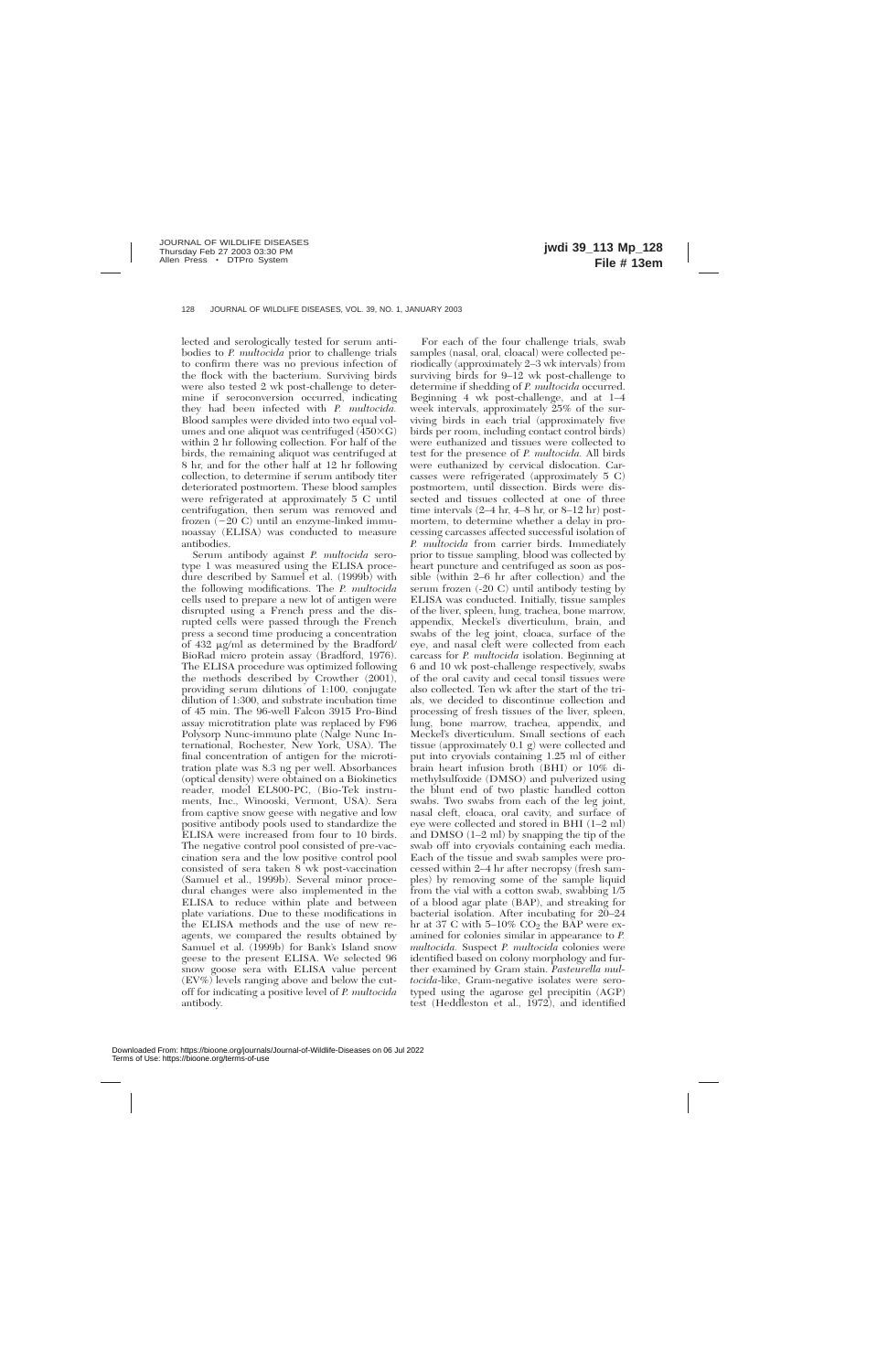using the analytical profile index (API) 20E identification system (bioMerieux, St. Louis, Missouri, USA) or confirmed based on the typical fermentation pattern of six sugars (dextrose  $+$ , lactose  $-$ , maltose  $\pm$ , sucrose  $+$ , mannitol  $+$ , and dulcitol  $-$ ). Vials containing the remaining swabs or tissues were stored in liquid nitrogen (-210 C) until processing (frozen samples). A comparison of isolations obtained from fresh and frozen samples was used to determine what effect liquid nitrogen storage and selective enrichment had on *P. multocida* isolation in our tissue and swab samples.

Frozen samples were thawed at approximately 20 C and the full contents (1.25 ml media plus sample volume) in each vial were emptied into a culture tube containing 5 ml of BHI broth. Each tube was incubated for 2 hr at 37 C with shaking (100 revolutions per minute) for pre-enrichment. Following incubation, 2 ml of the broth was transferred to a tube containing 5 ml of *Pasteurella multocida* selective media (PMSB) (Moore et al., 1994) and incubated for 12–16 hr at 37 C with  $5-10\%$  CO<sub>2</sub>. Following this second incubation, the tubes were thoroughly mixed and 1/5 of a BAP was swabbed and streaked for bacterial isolation, incubated, and suspect *P. multocida* colonies were identified by Gram stain and API 20E, as indicated above for fresh samples.

We used logistic regression in LogXact (Mehta and Patel, 1996) to analyze the proportion of euthanized mallard ducks that had *P. multocida* recovered from swabs or tissues (carriers). Analyses were conducted using covariates to determine the effects that different experimental variables might have on the proportion of ducks determined to be carriers. These covariates included: challenged vs. contact control birds, different trials (isolation rooms), weeks since challenge, postmortem time until dissection, and seroconversion at time of necropsy. We used kappa statistics (Agresti, 1996) to assess the degree of agreement between carrier and seroconversion status of ducks at necropsy. A paired *t*-test (Zar, 1984) was used to compare ELISA titers of the initial sample to sera processed at 8 and 12 hr following collection from birds 2 wk post-challenge. We used Pearsons's correlation and kappa statistics (Agresti, 1996) to assess the similarity of antibody titers from Banks Island snow geese reported by Samuel et al. (1999b) with results obtained from our revised ELISA procedures.

### **RESULTS**

Of the 120 mallards obtained for the laboratory challenge study, three birds with health problems or mortality unrelat-



FIGURE 1. Daily mortality (%) of mallard ducks challenged with *Pasteurella multocida* and contact control birds, 0–15 days post-challenge.

ed to avian cholera were excluded from our analyses. One additional mallard that showed no obvious signs of illness was euthanized on its assigned schedule (5 wk post-challenge); numerous lesions were found and the bird was diagnosed with amyloidosis. This bird yielded isolates of *P. multocida* from numerous tissues, so it was not excluded from our analyses.

Mortality in the challenged groups occurred rapidly, most birds died within 36 hr after inoculation, and all deaths occurred within 5 days post-challenge. By contrast, birds in the contact control groups were unaffected for 2–4 days postchallenge and had a more prolonged period of mortality (3–15 days post-challenge), with most deaths occurring 3–7 days after challenge (Fig. 1). Mortality of ducks challenged with *P. multocida* isolates varied from 10–50% and contact control groups experienced mortality ranging from 0–50% (Table 1). In Room 4, a higher proportion of ducks in the contact control group died compared to challenged ducks. The total mortality was slightly higher for challenged birds (26%) than contact control birds (21%). *Pasteurella multocida* serotype 1 was isolated from all the livers of ducks that died, except the bird diagnosed with amyloidosis. Isolates were confirmed with either API 20E or based on the typical sugar fermentation pattern.

We recovered *P. multocida* serotype 1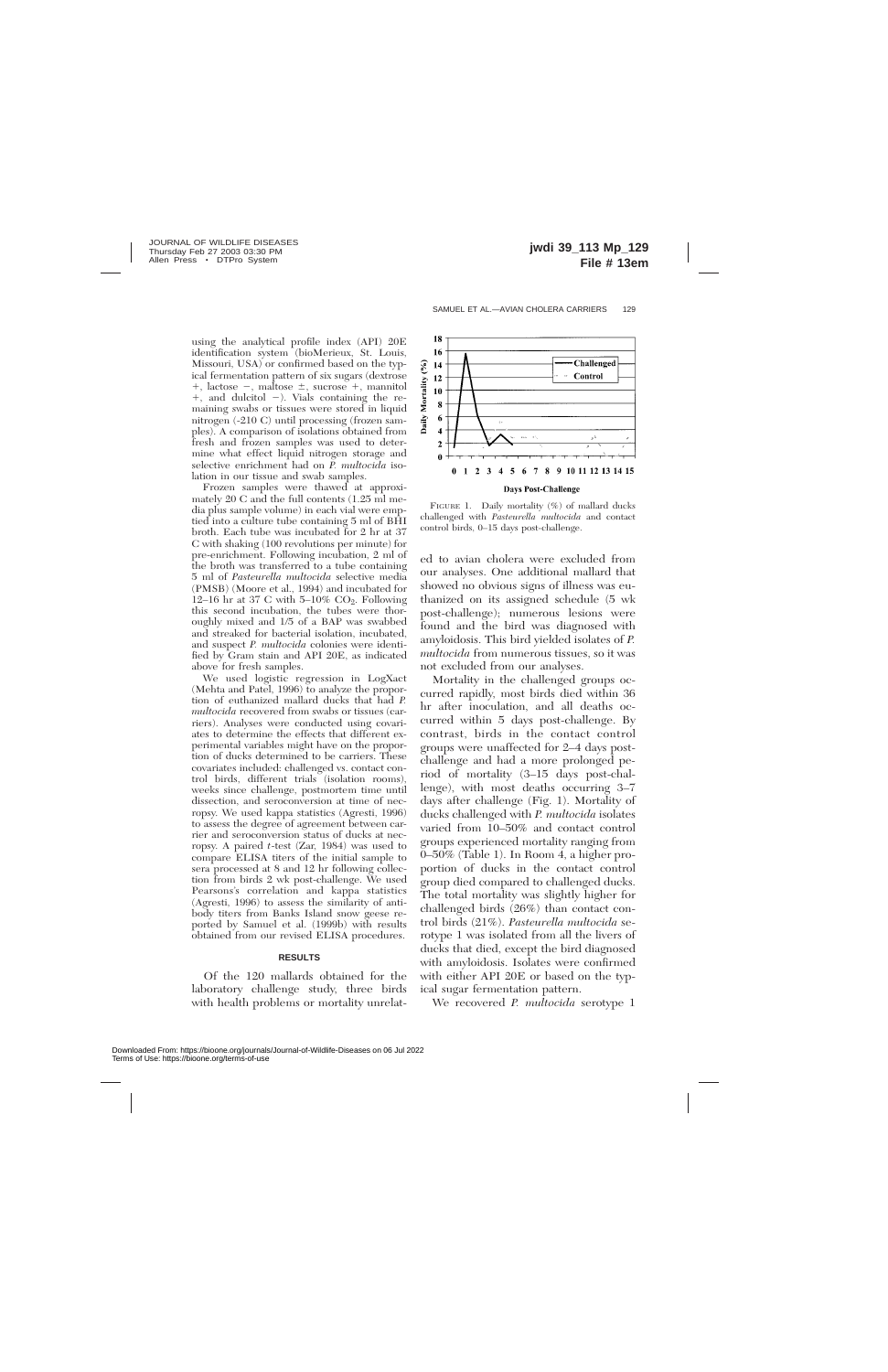|              | Challenged ducks |          | Control ducks    |          | Total            |          |
|--------------|------------------|----------|------------------|----------|------------------|----------|
| Elapsed time | $\boldsymbol{n}$ | Positive | $\boldsymbol{n}$ | Positive | $\boldsymbol{n}$ | Positive |
| $2-4$ hr     | 20               | 25%      | 8                | 38%      | 28               | 29%      |
| $4-8$ hr     | 25               | 20%      | 17               | 18%      | 42               | 19%      |
| $8-12$ hr    | 10               | 10%      | 6                | $50\%$   | 16               | 25%      |
| Unknown      | 2                | $0\%$    | $\Omega$         | $0\%$    | 2                | $0\%$    |
| Total        | 57               | 19%      | 31               | 29%      | 88               | 23%      |

TABLE 2. Recovery of *Pasteurella multocida* from challenged and contact control mallard ducks dissected at different elapsed times following euthanasia.

using swabs from 13 (14%) of 90 live mallards (Table 1) sampled periodically after challenge. Most isolates were obtained from swab samples collected 2 wk postchallenge, our first sampling period. One bird also was culture positive at 4 wk postchallenge, with isolates from oral and nasal swabs at 2 and 4 wk sample periods. Overall, 16 isolates were recovered from swab samples of live birds: six oral swabs, three nasal swabs, and seven cloacal swabs. Isolates were recovered from most of the treatment groups, except those in Room 3 and the contact control group in Room 4. The prevalence of *P. multocida* shedders was higher in the challenged birds (17%) than the contact control birds (9%). Isolates from these 13 birds were also confirmed using sugar fermentation patterns.

We recovered *P. multocida* serotype 1 (confirmed with API 20E) from 23% of the euthanized ducks that survived challenge (Tables 2, 3). We isolated *P. multocida* from 19% of the challenged birds and 29% of the contact control birds. Birds dissected at 2–4 hr, 4–8 hr, or 8–12 hr postmortem had similar rates of *P. multocida* recovery (Table 2). The proportion of eu-

thanized ducks with *P. multocida* isolates was fairly evenly distributed post-challenge (Table 3). Logistic regression indicated that isolation room  $(P=0.04)$  was the only covariate that explained differences in the frequency of ducks where *P. multocida* were isolated at necropsy. The bacterium was recovered from 0 (0%) of 24 birds in Room 3, 2 (9%) of 23 birds in Room 5, 8 (40%) of 20 birds in Room 6, and 10 (48%) of 21 birds in Room 4. None of the remaining covariates explained differences in the proportion of carriers detected: challenged vs. contact control birds  $(P=0.30)$ , weeks since challenge  $(P=0.88)$ , postmortem time until dissection  $(P=0.67)$ , or seroconversion  $(P=0.72)$ .

Oral swabs frozen in liquid nitrogen and processed in PMSB accounted for 16 (80%) of the 20 culture positive birds (Table 4) euthanized post-challenge, with isolates from swabs stored in BHI (12 of 82 birds) recovered as frequently as those preserved in DMSO (14 of 83 birds). We also isolated *P. multocida* from the brain and several swabs (cloaca, nares, eye, and leg joint) of one of these 16 ducks. From the other four positive birds, isolates were

TABLE 3. Proportion of challenged and contact control mallard ducks with *Pasteurella multocida* isolated from euthanized birds 4–14 wk post-challenge.

| Weeks<br>post-challenge | Challenged ducks |          | Control ducks    |          | Total            |          |
|-------------------------|------------------|----------|------------------|----------|------------------|----------|
|                         | $\boldsymbol{n}$ | Positive | $\boldsymbol{n}$ | Positive | $\boldsymbol{n}$ | Positive |
| $4 - 6$                 | 15               | 27%      | 10               | $30\%$   | 25               | 28%      |
| $9 - 11$                | 20               | 14%      | 9                | 33%      | 29               | 21%      |
| $12 - 14$               | 22               | 18%      | 12               | 25%      | 34               | 21%      |
| Total                   | 57               | 19%      | 31               | 29%      | 88               | 23%      |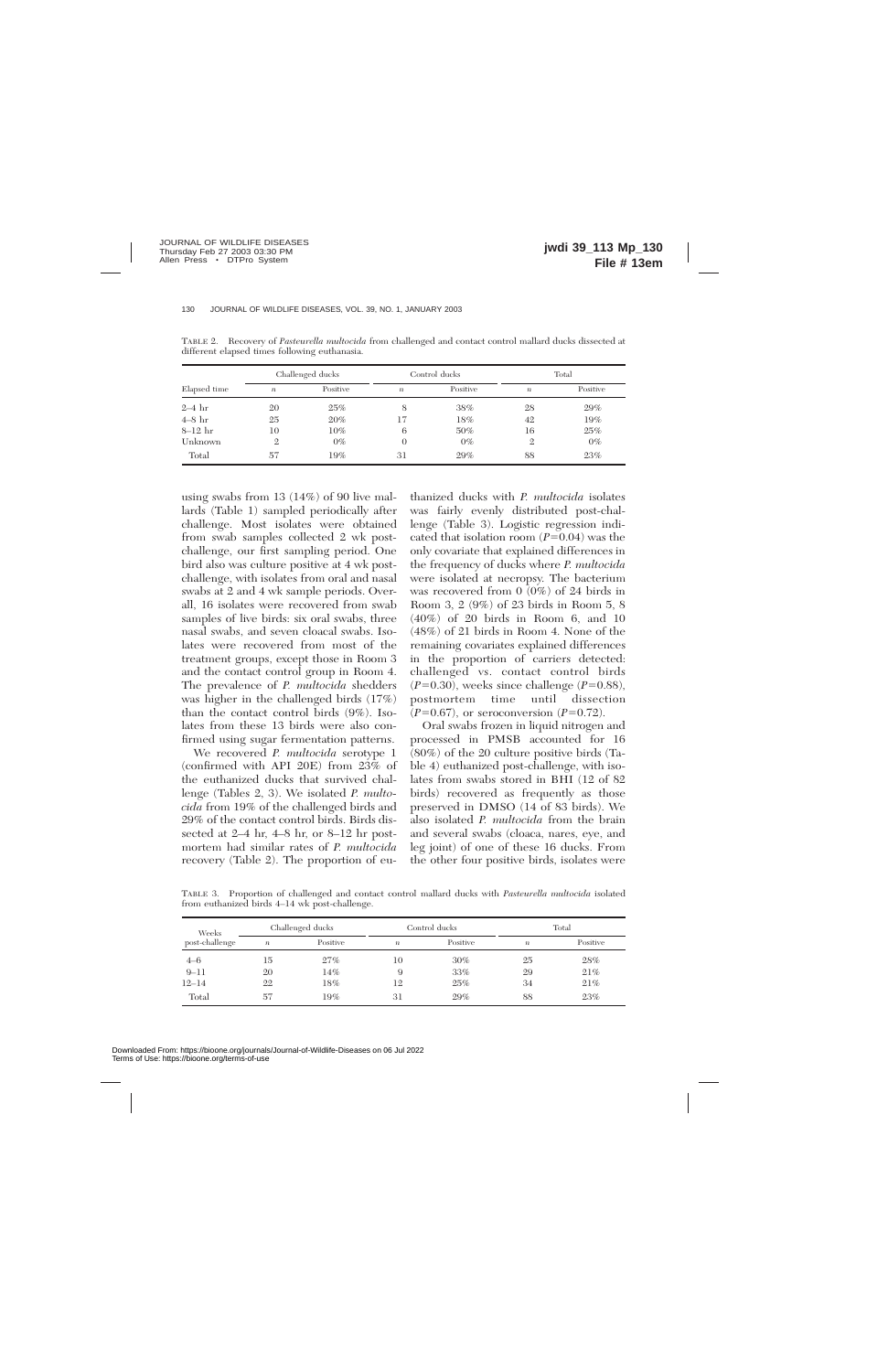|                              | Processing and preservation methods |            |            |             |  |  |
|------------------------------|-------------------------------------|------------|------------|-------------|--|--|
| Sample type                  | Fresh BHI                           | Fresh DMSO | Frozen BHI | Frozen DMSO |  |  |
| Leg joint swab               | $88^{\rm a}$ $(1)^{\rm b}$          | 88 (0)     | 88 (1)     | 88 (0)      |  |  |
| Cloacal swab                 | (2)<br>88                           | 88 (1)     | 88 (2)     | 88 (3)      |  |  |
| Eye swab                     | 87<br>(1)                           | 87(1)      | 87(1)      | 87(1)       |  |  |
| Oral swab                    | 82<br>(0)                           | 83 (0)     | 82 (12)    | 83 (14)     |  |  |
| Nasal swab                   | 88<br>$\left(1\right)$              | 88 (1)     | 88 (2)     | 88 (2)      |  |  |
| Liver tissue                 | (0)<br>25                           | 25(0)      | 88 (0)     | 88 (0)      |  |  |
| Spleen tissue                | (0)<br>24                           | 24(0)      | 87(0)      | 87(0)       |  |  |
| Lung tissue                  | 25<br>(0)                           | 25(0)      | 88 (1)     | 88 (0)      |  |  |
| Tracheal tissue              | 25<br>(0)                           | 25(0)      | 88 (0)     | 87(0)       |  |  |
| Bone marrow tissue           | 25<br>$\left(1\right)$              | 25(0)      | 88 (0)     | 88 (0)      |  |  |
| Appendix tissue              | (0)<br>25                           | 25(0)      | 88 (0)     | 88 (0)      |  |  |
| Meckel's diverticulum tissue | $\left(1\right)$<br>25              | 25<br>(1)  | 88 (1)     | 88 (1)      |  |  |
| Brain tissue                 | (0)<br>88                           | 88 (1)     | 88 (2)     | 88 (2)      |  |  |
| Cecal tonsil tissue          | 63<br>(0)                           | 63(0)      | 63(0)      | 63(0)       |  |  |
| Total                        | 758<br>(7)                          | 759(5)     | 1199 (22)  | 1198 (23)   |  |  |

TABLE 4. *Pasteurella multocida* isolates from euthanized mallard ducks. Samples were preserved in either brain heart infusion broth (BHI) or 10% dimethylsulfoxide (DMSO) and processed either fresh or frozen.

<sup>a</sup> Number of swabs or tissues processed.

<sup>b</sup> Number of swabs or tissues yielding *P. multocida* isolates.

obtained from the cloacal swab of one bird, the nasal swabs of two birds, and numerous tissues (lung, Meckel's diverticulum, brain, and cloacal swab) of the bird that was diagnosed with amyloidosis. *Pasteurella multocida* was not isolated from any of the other tissues collected (liver, spleen, appendix, and cecal tonsil). There appeared to be little association between culture results from swabs collected from live birds and samples from subsequently euthanized birds. Four of the 13 live birds that were culture positive from swabs at 2 wk post-challenge were also positive for *P. multocida* at necropsy, 4–9 wk post-challenge. At necropsy, *P. multocida* were recovered from numerous tissues of two of these birds. Isolates from the other two birds at necropsy were from oral swabs; however, bacteria were isolated from other swab samples at 2 wk post-challenge. We were unable to isolate the bacteria from the remaining nine live sample culture positive birds at the time of necropsy, 5– 14 wk post-challenge. Similarly, we were unable to isolate bacteria from swab samples at 2 wk from 16 of the live ducks that were culture positive at necropsy.

Processing of fresh tissues and swabs

was used to determine what effect liquid nitrogen storage had on *P. multocida* isolation in our tissue and swab samples. With the exception of the bird diagnosed with amyloidosis, which produced *P. multocida* isolates from fresh samples of bone marrow, Meckel's diverticulum, and brain tissues, we were unable to isolate *P. multocida* from fresh tissues. Comparison between different methods (fresh vs. frozen samples) indicated that processing frozen samples using PMSB selective enrichment was more effective than processing fresh samples without PMSB for recovering *P. multocida* isolates from carcasses (Table 4). This was especially true for frozen oral swabs, which had the highest recovery rate of *P. multocida* isolates.

We found significant correlation  $(r=0.85, n=96, P<0.0001)$  between our previous antibody titer levels measured for the 96 Bank's Island snow geese (Samuel et al., 1999b) and antibody titers from the ELISA we used for mallards. Using a threshold ELISA of 17.5 EV% to indicate seroconversion provided good agreement  $(\kappa=0.83)$  between the two ELISA procedures. This threshold produced a slightly lower seropositive rate, 47% positive for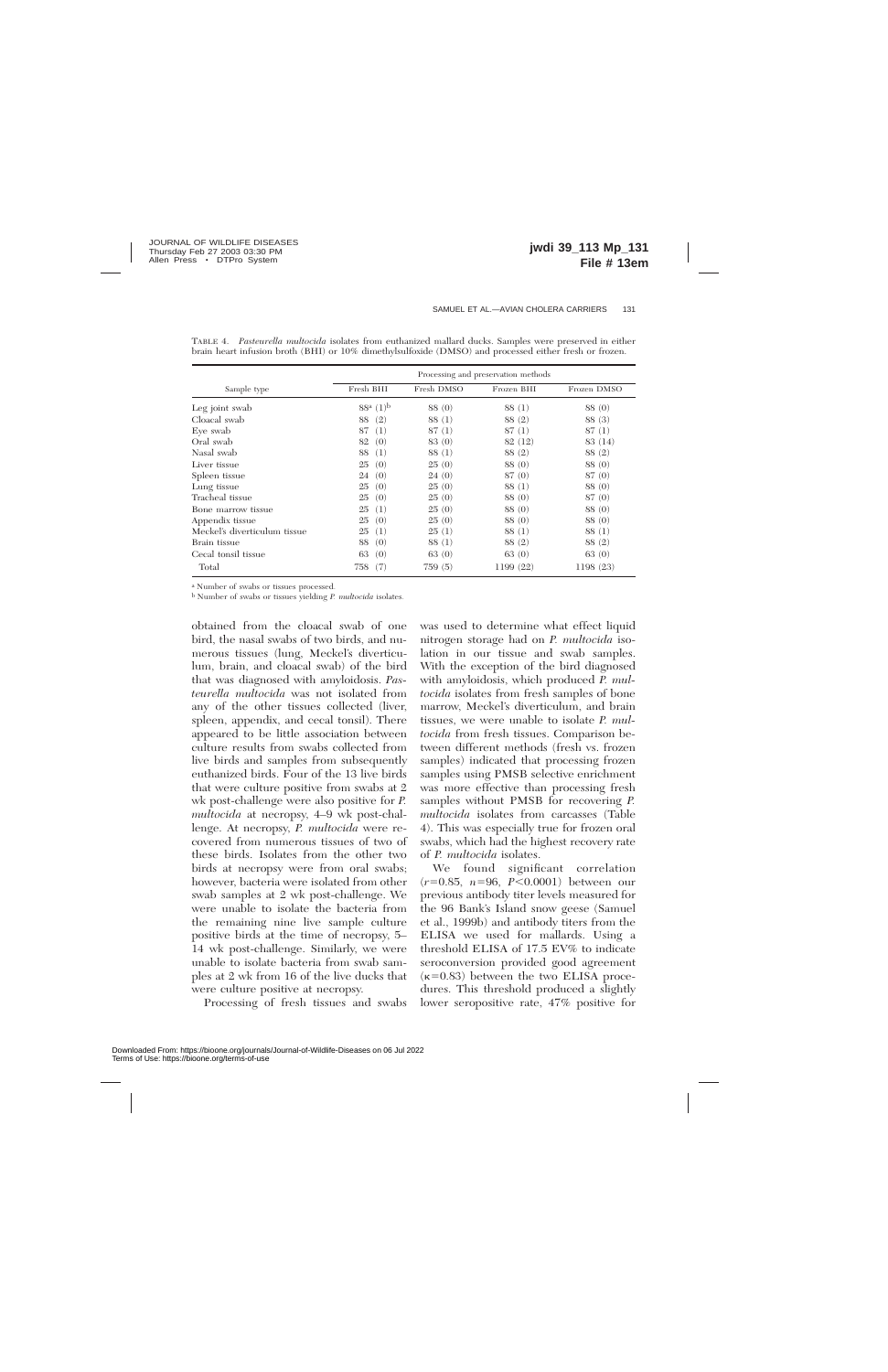

FIGURE 2. Antibody titer as ELISA value percent (EV%) for challenged mallard ducks pre- and postchallenge. Circles indicate mean estimate and sample size is indicated on top $\pm1$  standard error bars. Spline fit to the EV% data and positive threshold level (17.5  $EV\%$ ).

the new ELISA compared with 49% for the original ELISA for snow geese. The paired *t*-test on ELISA results for sera processed at different times following collection from euthanized birds showed that initial EV% levels were significantly  $(P=0.001, n=22)$  lower by 1.6 EV% than those processed after 8 hr. However, there was no difference  $(P=0.91, n=21)$  between the initial EV% levels and sera that were held for 12 hr.

Pre-challenge antibody titers were negative for all 40 birds sampled (range  $-7.9$ EV% to 0.6 EV%). In challenged birds, antibody titers increased dramatically from pre-challenge levels to 2 wk post-challenge (54 EV%) and slowly decreased during the remainder of the study (Fig. 2). In contrast, the antibody response of the contact control birds was lower at 2 wk post-challenge (22 EV%), slower to peak (64 EV% at 4 wk), and was more variable at the end of the study than the antibody response in challenged birds. By 13 to 14 wk post-challenge antibody response in many of the challenged birds was lower than our positive threshold level of 17.5 EV%. Higher titers in some contact control birds occurred later in the study and likely reflected later infection of susceptible birds. Antibody titers of mallards surviving challenge indicated that challenged birds seroconverted with greater frequency (52 positive of 58 sampled, 90%) than the contact control birds (18 of 32 positive, 56%) over the course of the experiment (Table 1). Four (8%) of 50 challenged birds had not seroconverted after 2 weeks, and two (3.8%) of these were still seronegative at necropsy. In contrast, 14 (47%) of 30 contact control birds were seronegative 2 wk post-challenge, and 10 of these birds (33%) remained seronegative at necropsy. In Room 3 only one of nine contact control birds seroconverted during the study. We found little association between seroconversion and detection of carriers for birds at necropsy  $(k=0.12)$ . We detected *P. multocida* in 14 (29%) of the 49 birds that were seropositive and in 6 (15%) of the 39 birds that were seronegative at necropsy. Of the 39 birds that were seronegative at necropsy, 20 (61%) of 33 sampled 2 wk post-challenge were seropositive, but antibody levels had declined below our positive threshold by the time of necropsy.

#### **DISCUSSION**

Using field isolates of *P. multocida* with relatively low virulence and low concentrations of bacteria in our inoculation doses, we successfully challenged mallard ducks without causing overwhelming mortality. These birds transmitted bacteria to contact control mallards housed in the same isolation room. Swab samples from challenged and contact control birds indicated that transmission probably occurred by both oral and cloacal shedding. Mortality in contact control birds began within 3 days following inoculation of challenged birds, indicating that transmission occurred rapidly post-challenge. Contact control birds died over a more prolonged period than challenged birds, indicating either infection with a smaller quantity of the *P. multocida* bacteria and/or that transmission of bacteria to contact control birds occurred over an extended period of time. Some of the contact control birds seroconverted late in the study, especially in Room 5, indicating extended transmission of bacteria. Many of the contact control birds that survived remained seronegative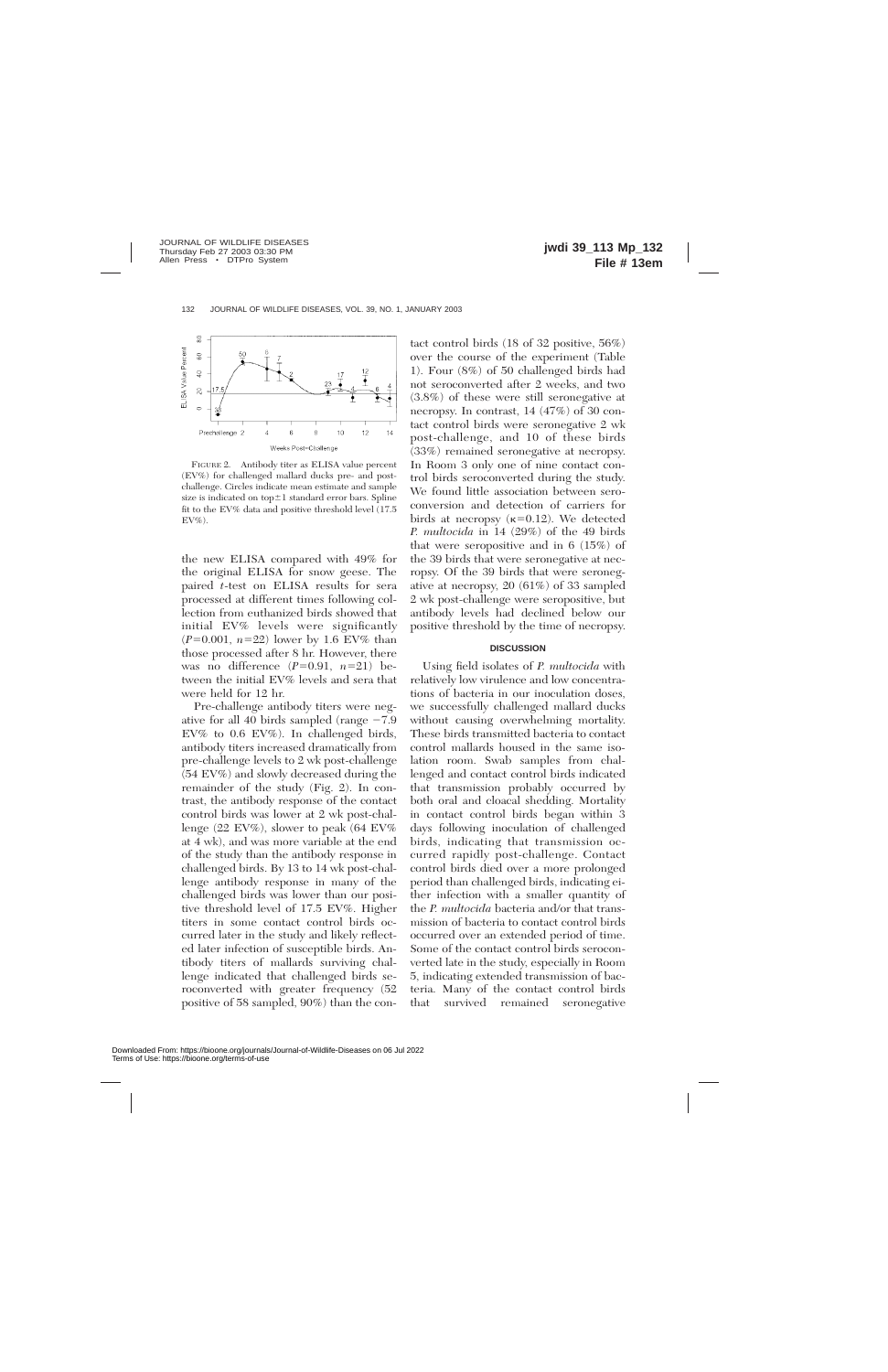throughout the study (44%), indicating they may not have been infected with *P.*  $multocida$ . In contrast,  $\geq 90\%$  of the challenged birds became seropositive during the trial.

We isolated *P. multocida* from both challenged and contact control birds from 4–14 wk post-challenge providing evidence that birds can be carriers of the agent that causes avian cholera. Because our study was terminated at 14 weeks, we are uncertain how long birds can remain carriers of *P. multocida.* Previous authors (Pritchett et al., 1930a, b; Pritchett and Hughes, 1932; Wobeser, 1997) have suggested that birds can remain carriers for their lifetime. We detected carriers in approximately 20% of our challenged and contact control birds using a variety of tissue and swab samples and several different preservation and culture methods. We found little association between detection of carriers and serconversion of birds at necropsy, thus we suspect that antibody levels are not a reliable indicator of carrier status in wild birds. Antibody levels declined within 3–4 mo following infection; however, we found no indication that the proportion of carriers declined during this time period. Antibody levels may be useful to determine the incidence of infection in wild birds, but this does not appear to be a valid measure of carrier prevalence.

Logistic regression analysis showed that difference among isolation rooms was the only significant factor affecting our ability to recover the bacteria, and recovery was not substantially affected by challenge or control status, the number of weeks postchallenge that birds were tested, or delays  $of < 12$  hr in conducting dissections of euthanized birds. Some of these findings were contrary to our expectations. We predicted detection of carrier birds would decline with the amount of time after infection. However, it may be that the length of our study was too short for a substantial reduction in the prevalence of carrier birds or that sample sizes used in our study were insufficient to document a minor reduc-

tion in prevalence of carriers. We also predicted that detection of carriers might be affected by delays in dissecting birds. We were encouraged to find that delays of 8– 12 hr did not adversely affect our ability to detect carriers. This result should facilitate obtaining suitable samples for detecting *P. multocida* carriers from birds collected under field conditions. We hoped that detection of carriers would be similar between challenged and contact control birds because this would indicate that birds challenged by injection were similar to birds infected by ''natural'' transmission. While this prediction was supported, interpretation of the results may be complex because a large portion of the contact control birds never seroconverted, and therefore may never have become infected with *P. multocida.* Despite the similarity in detection rates between challenged and contact control birds, it should be recognized that we used an unnatural route of infection that may have affected our results.

Finally, we expected the frequency of carriers would be related to the virulence of isolates used in the challenge trial. In particular, previous authors have speculated that less virulent isolates, which may occur near the end of outbreaks, would produce more sick birds and birds which survive to become carriers (Rosen and Bischoff, 1949; Rosen and Morse, 1959; Botzler, 1991). We found significant differences in detection of carriers among the trials conducted in different isolation rooms. Trials with the highest rates of mortality from *P. multocida* had the highest prevalence of carriers. In contrast, trials with the lowest rates of mortality had the lowest prevalence of carriers. Perhaps birds are able to completely clear isolates of lower virulence from their tissues or more virulent isolates create a higher frequency of carriers among birds that survive infection. These results appear contrary to the prediction that less virulent isolates produce more carriers and we believe further research is needed on this subject. However, two cautions should be considered in in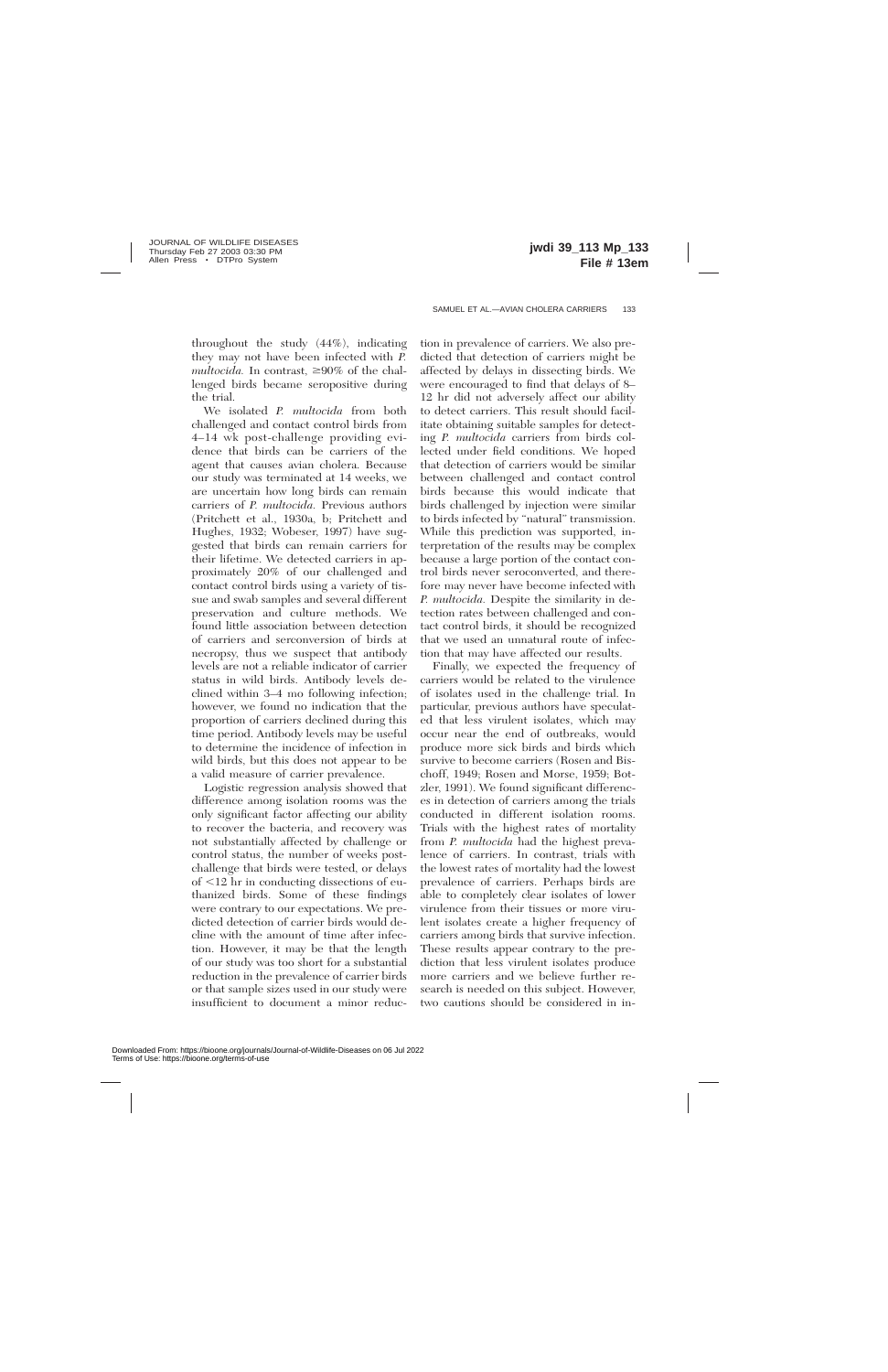terpreting our results: 1) different challenge doses used in our trials (especially Room 6) make direct comparison of virulence difficult and 2) we purposely selected *P. multocida* isolates of lower virulence.

We found that swab samples (oral, nasal, cloacal, eye, and leg joint) preserved in liquid nitrogen using either BHI or DMSO and cultured in PMSB provided a successful method for recovering *P. multocida* isolates. This result was auspicious because swab samples are much easier to collect from wild birds than tissue samples. Swab samples are also easier to preserve and culture in the laboratory than tissue samples. In addition, the minor delays  $\leq 8-12$ hr) required in collecting samples from dead birds in the field did not appear to adversely affect our ability to detect carriers. We suspect the difficulty we had in isolating *P. multocida* from fresh tissues and swab samples occurred because we did not use PMSB to enrich these samples. Some delay in processing blood samples from carcasses may provide a decline in measured antibody titer, but the magnitude of this change appeared of little consequence unless birds had antibody titers near our positive threshold level. To maximize the opportunity to detect carriers in wild birds, we recommend that tissue and swab samples are collected and preserved as soon as possible after mortality and delays of  $\geq 8$  hr in processing should be avoided.

Although *P. multocida* isolates have been recovered from wild waterfowl (see Botzler, 1991; Wobeser, 1992), only Samuel et al. (1997) determined the serotypes of the isolates and demonstrated that the isolates were virulent. Samuel et al. (1997) reported recovering only a single *P. multocida* serotype 1 isolate from  $>3,400$ adult snow geese (Samuel et al., 1999b). Based on results presented in this study, we suspect the sampling and preservation methods used by Samuel et al. (1997) were insufficient to insure adequate isolation of *P. multocida* in carrier birds. We suspect the sampling and preservation

methods developed in this study will fail to detect all birds that may be carriers. For example, we isolated *P. multocida* from approximately 20% of the ducks that survived challenge. At present we are uncertain whether many survivors were able to clear all the bacteria from their tissues or whether we were simply unable to detect the bacterium using our sampling, preservation, and culturing methods.

#### **ACKNOWLEDGMENTS**

We appreciate the dedicated assistance of many individuals who contributed to this project. J. Hayden, L. Baeten, E. Murphy, and R. La Rose assisted with the laboratory challenge trials. Funding for this study was provided by the US Fish and Wildlife Service, the Playa Lakes Joint Venture, Texas Parks and Wildlife, and the US Geological Survey. J. Ray played an important role in initiating the study. D. Joly, R. Botzler, and M. Lehr provided comments on the draft manuscript.

#### **LITERATURE CITED**

- AGRESTI, A. 1996. An introduction to categorical data analysis. John Wiley & Sons, Inc., New York, New York, 290 pp.
- BOTZLER, R. G. 1991. Epizootiology of avian cholera in waterfowl. Journal of Wildlife Diseases 27: 367–395.
- BRADFORD, M. M. 1976. A rapid and sensitive method for quantitation of microgram quantities of protein using the principal of dye binding. Annals of Biochemistry 72: 248–254.
- BRAND, C. J. 1984. Avian cholera in the central and Mississippi flyways during 1979–80. Journal of Wildlife Management 48: 399–406.
- BROGDEN, K. A., AND K. R. RHOADES. 1983. Prevalence of serologic types of *Pasteurella multocida* from 57 species of birds and mammals in the United States. Journal of Wildlife Diseases 19: 315–320.
- CROWTHER, J. R. 2001. Methods in molecular biology, Vol. 149. The ELISA guidebook. Humana Press, Totowa, New Jersey, 421 pp.
- DONNIO, P. Y., C. L. GOFF, J. L. AVRIL, P. POUEDRAS, AND S. GRAS-ROUZET. 1994. *Pasteurella multocida*: Oropharyngeal carriage and antibody response in breeders. Veterinary Research 25: 8– 15.
- FRIEND, M. 1999. Avian cholera *In* Field manual of wildlife diseases, general field procedures and diseases of migratory birds, M. Friend and J. C. Franson (eds.). US Geological Survey, Information and Technology Report 1999–001, pp. 74– 92.